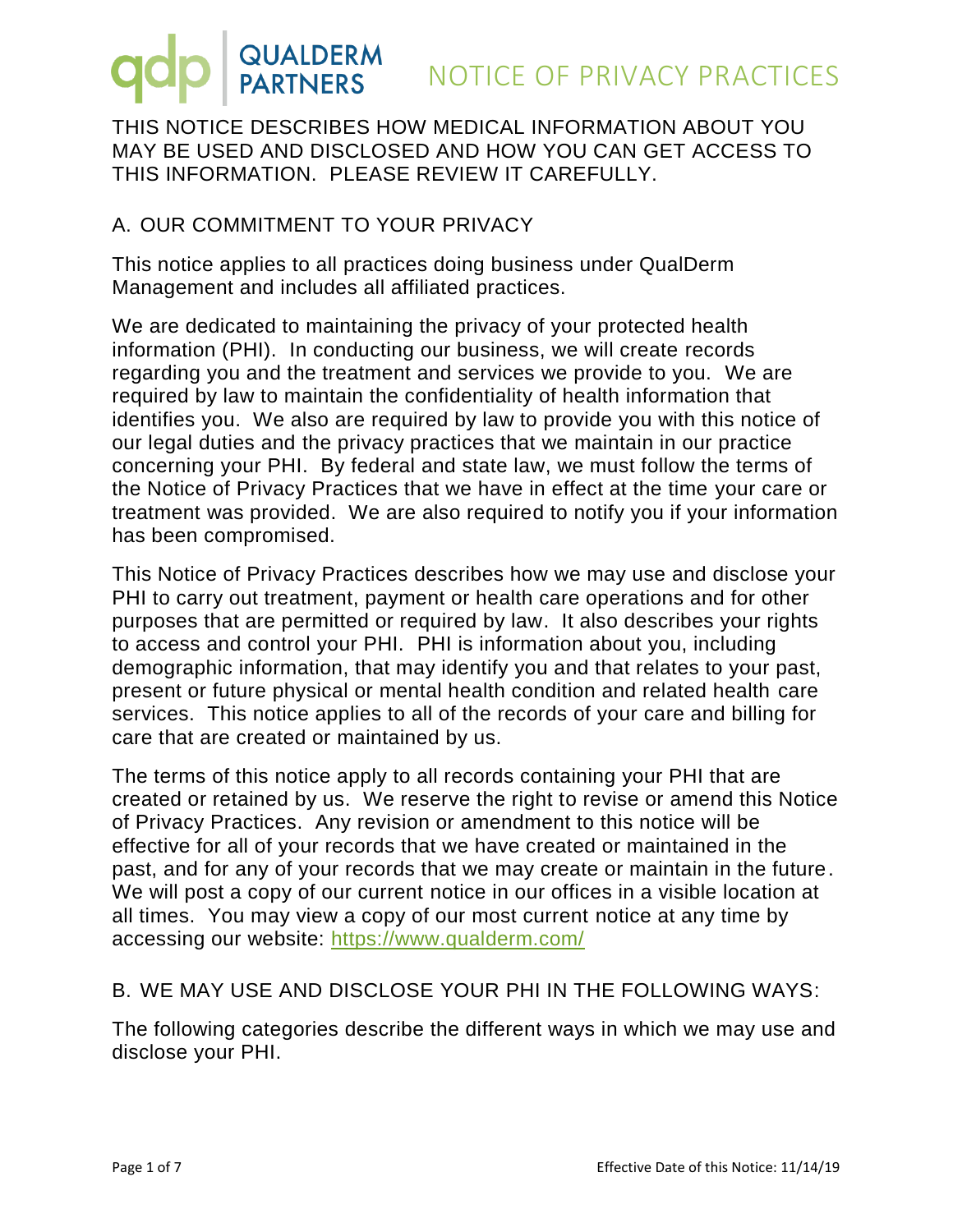# QUALDERM<br>
PARTNERS
NOTICE OF PRIVACY PRACTICES

- 1. Treatment. We may use your PHI to treat you. For example, we may ask you to have laboratory tests (such as blood or urine tests), and we may use the results to help us reach a diagnosis. We might use your PHI in order to write a prescription for you, or we might disclose your PHI to a pharmacy when we order a prescription for you. Many of the people who work for our practice, including but not limited to, our doctors and nurses may use or disclose your PHI in order to treat you or to assist others in your treatment. Finally, we may also disclose your PHI to other health care providers for purposes related to your treatment.
- 2. Payment. We may use and disclose your PHI in order to bill and collect payment for the services and items you may receive from us. For example, we may contact your health insurer to certify that you are eligible for benefits (and for what range of benefits), and we may provide your insurer with details regarding your treatment to determine if your insurer will cover, or pay for, your treatment. We also may use and disclose your PHI to obtain payment from third parties that may be responsible for payment for your care, such as family members. Also, we may use your PHI to bill you directly for services and items. We may disclose your PHI to other health care providers and entities to assist in their billing and collection efforts.
- 3. Health Care Operations. We may use and disclose your PHI to operate our business. For example, we may use and disclose your information for our operations, our practice may use your PHI to evaluate the quality of care you received from us, or to conduct cost-management and business planning activities for our practice. We may disclose your PHI to other health care providers and entities to assist in their health care operations. We may disclose your PHI to medical school students, residents or fellows that see patients at our office. We may also call you by name in the waiting room when your physician is ready to see you. We will share your PHI with third-party "business associates" that perform various activities (e.g., billing, computer services) for the practice. Whenever an arrangement between our office and a business associate involves the use or disclosure of your PHI, we will have a written contract that contains terms that will protect the privacy of your PHI.
- 4. Appointment Reminders. We may use and disclose your PHI to contact you and remind you of an appointment. We will leave a message for you at any telephone number you give us stating the time of the appointment and the name of the person with whom you have the appointment unless we have agreed in writing to your written request to handle appointment reminders differently.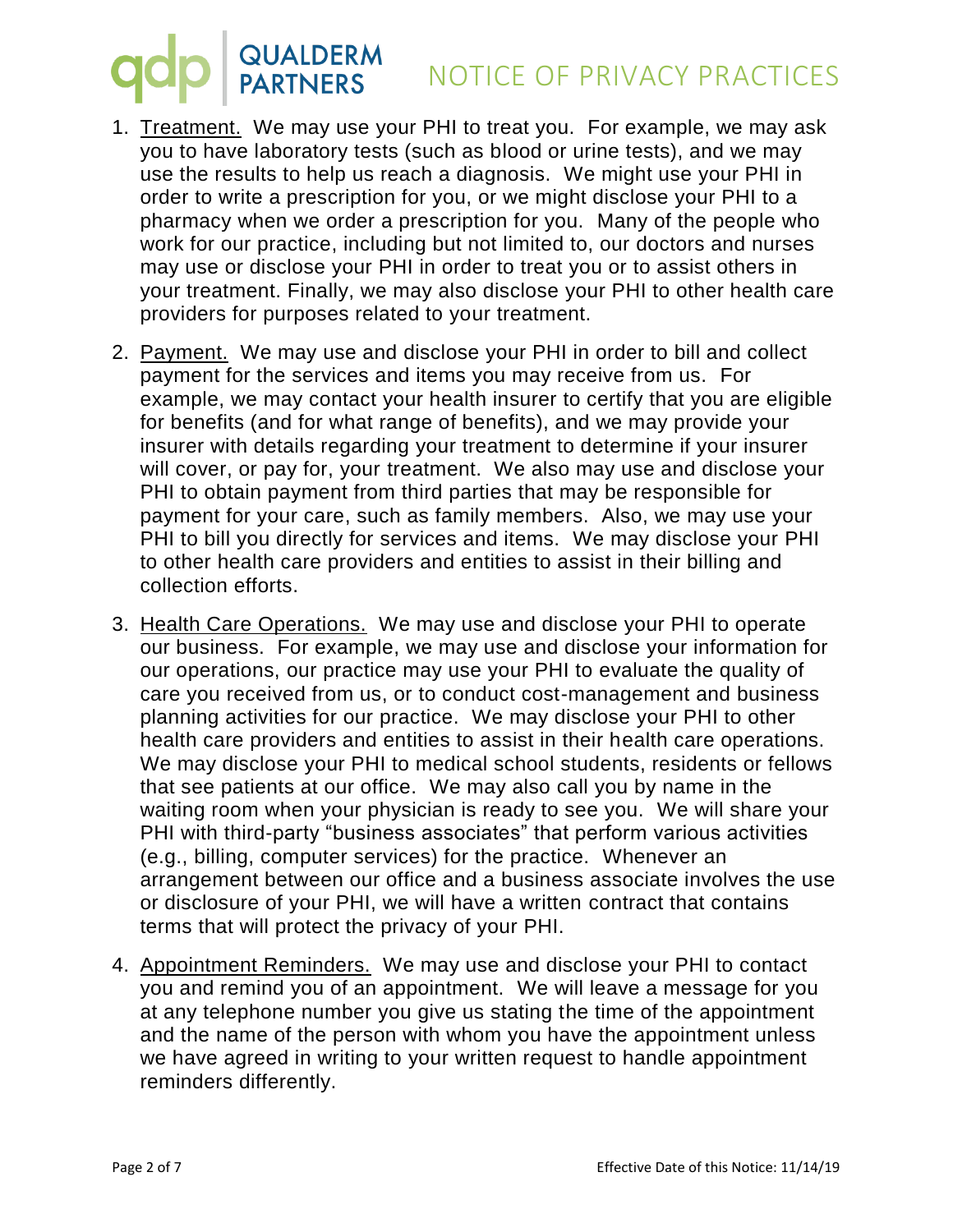- 5. Treatment Options. We may use and disclose your PHI to inform you of potential treatment options or alternatives.
- 6. Health-Related Benefits and Services. We may use and disclose your PHI to inform you of health-related benefits or services that may be of interest to you. We may use or disclose your PHI, as necessary, to provide you with information about treatment alternatives or other health-related benefits and services that may be of interest to you. We do not "sell" your PHI to other individuals or companies.
- 7. Release of Information to Family/Friends. We may disclose your PHI to a friend or family member that is involved in your care, or who assists in taking care of you. Only information that is relevant to their role in your care will be disclosed.
- 8. Research. We may use and disclose your PHI for research purposes in certain research studies, but only when they meet all federal and state requirements to protect your privacy, such as using de-identified data when possible. You may also be contacted to participate in a research study.
- 9. Emergencies. We may use or disclose your PHI in an emergency treatment situation. If this happens, we will try to obtain your authorization as soon as reasonably practicable after the delivery of treatment. If we are required by law to treat you and have attempted to obtain your authorization but are unable to do so, we may still use or disclose your PHI to treat you.
- 10. Communication Barriers. We may use and disclose your PHI if your physician or another physician in the practice attempts to obtain consent from you but is unable to do so due to substantial communication barriers, and the physician determines, using professional judgment, that you intend to consent to use or disclosure under the circumstances.
	- C. USE AND DISCLOSURE OF YOUR PHI IN CERTAIN SPECIAL CIRCUMSTANCES REQUIRED BY LAW

We will use and disclose your PHI when we are required to do so by federal, state or local law.

D. USE AND DISCLOSURE OF YOUR PHI IN CERTAIN SPECIAL CIRCUMSTANCES PERMITTED BY LAW

The following categories describe unique scenarios in which we may use or disclose your identifiable health information: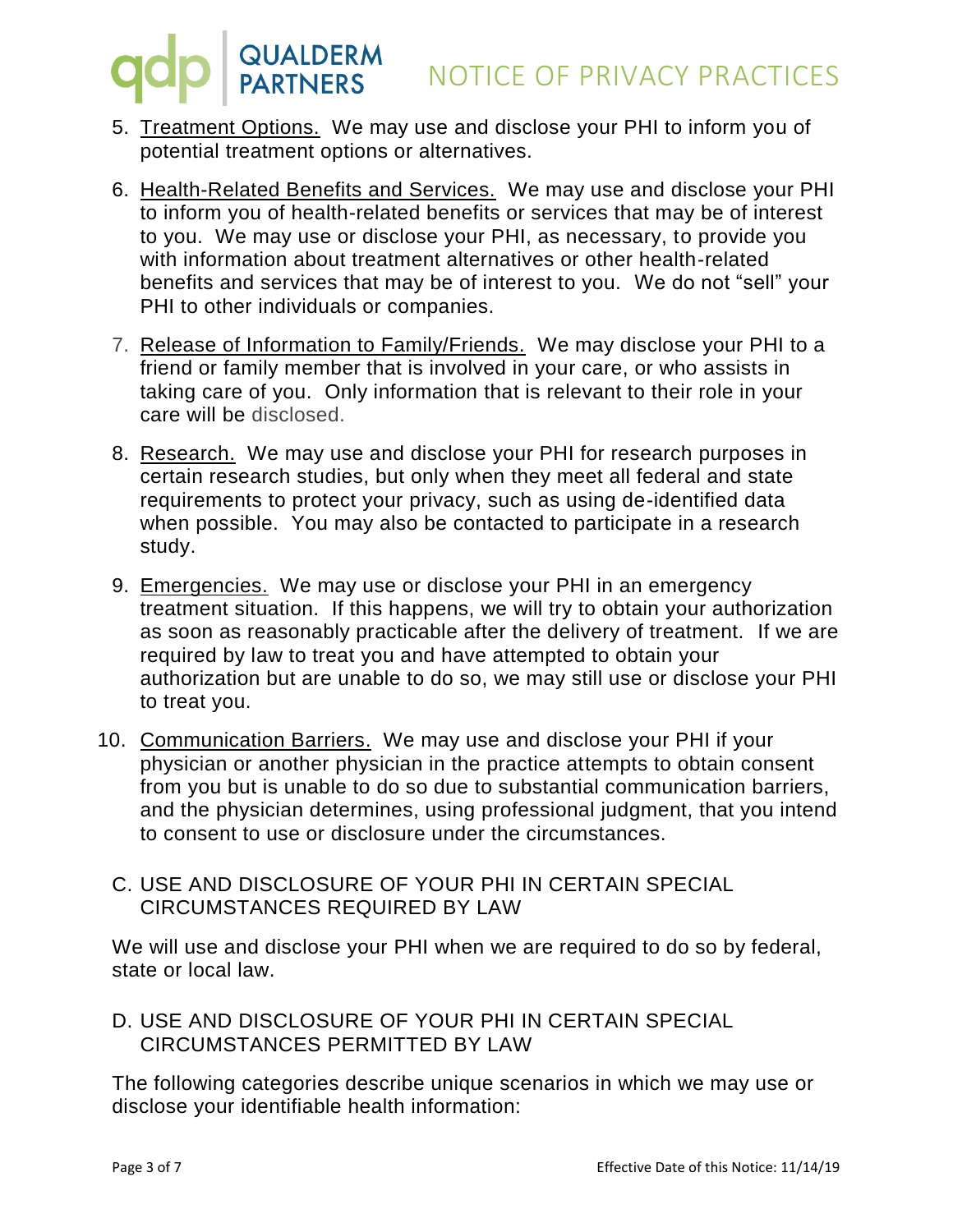- 1. Public Health Risks. We may disclose your PHI to public health authorities that are authorized by law to collect information for the purpose of:
	- Maintaining vital records, such as births and deaths
	- Reporting child abuse or neglect
	- Preventing or controlling disease, injury or disability
	- Notifying a person regarding potential exposure to a communicable disease
	- Notifying a person regarding a potential risk for spreading or contracting a disease or condition
	- Reporting reactions to drugs or problems with products or devices
	- Notifying individuals if a product or device they may be using has been recalled
	- Notifying appropriate government agency(ies) and authority(ies) regarding the potential abuse or neglect of an adult patient (including domestic violence); however, we will only disclose this information if the patient agrees or we are required or authorized by law to disclose this information.
- 2. Health Oversight Activities. We may disclose your PHI to a health oversight agency for activities authorized by law. Oversight activities can include, for example, investigations, inspections, audits, surveys, licensure and disciplinary actions; civil, administrative, and criminal procedures or actions; or other activities necessary for the government to monitor government programs, compliance with civil rights laws and the health care system in general.
- 3. Lawsuits and Similar Proceedings. We may use and disclose your PHI in response to a court or administrative order, if you are involved in a lawsuit or similar proceeding. We also may disclose your PHI in response to a discovery request, subpoena, or other lawful process by another party involved in the dispute, but only if we have made an effort to inform you of the request or to obtain an order protecting the information the party has requested.
- 4. Law Enforcement. We may release PHI if asked to do so by a law enforcement official:
	- Regarding a crime victim in certain situations, if we are unable to obtain the person's agreement
	- Concerning a death we believe has resulted from criminal conduct
	- Regarding criminal conduct at our offices
	- In response to a warrant, summons, court order, subpoena or similar legal process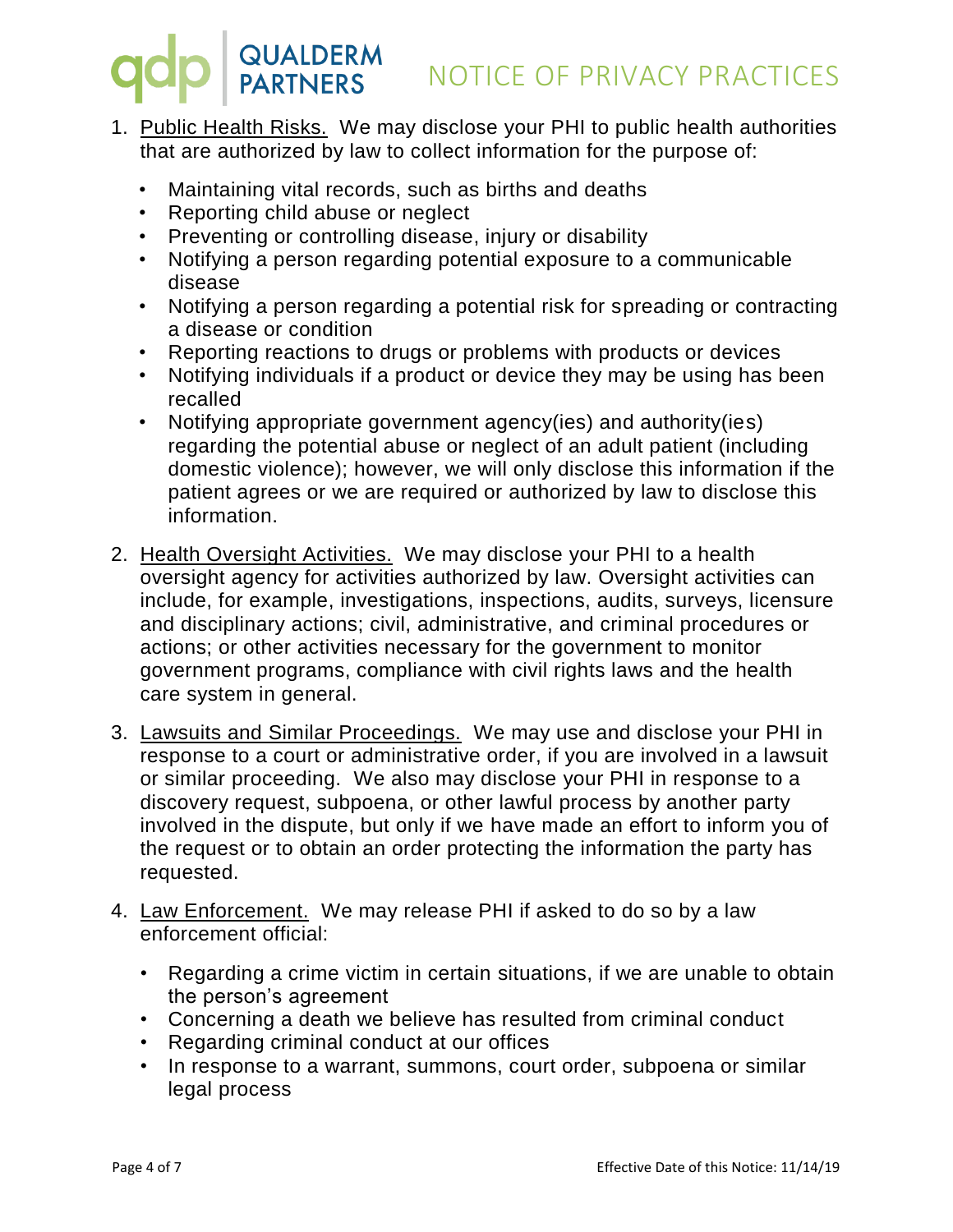### QUALDERM<br>PARTNERS NOTICE OF PRIVACY PRACTICES

- To identify/locate a suspect, material witness, fugitive or missing person
- In an emergency, to report a crime (including the location or victim(s) of the crime, or the description, identity or location of the perpetrator)
- 5. Deceased Patients. We may release PHI to a medical examiner or coroner to identify a deceased individual or to identify the cause of death. If necessary, we also may release information in order for funeral directors to perform their jobs. We may disclose deceased individuals' PHI to nonfamily members, as well as family members, who were involved in the care or payment for health care of the decedent prior to death; however, any disclosure is limited to PHI relevant to such care or payment and will not be inconsistent with any prior expressed preference of the deceased individual.
- 6. Research. The practice may use and disclose your PHI for research purposes in certain limited circumstances. We will obtain your written authorization to use your PHI for research purposes except when an Institutional Review Board or Privacy Board has given approval to waive your authorization.
- 7. Serious Threats to Health or Safety. The practice may use and disclose your PHI when necessary to reduce or prevent a serious threat to your health and safety or the health and safety of another individual or the public. Under these circumstances, we will only make disclosures to a person or organization able to help prevent the threat.
- 8. Military. We may disclose your PHI if you are a member of U.S. or foreign military forces and if required by the appropriate authorities.
- 9. National Security. The practice may disclose your PHI to federal officials for intelligence and national security activities authorized by law. We may also disclose your PHI to federal officials in order to protect the President, other officials or foreign heads of state, or to conduct investigations.
- 10. Inmates. The practice may disclose your PHI to correctional institutions or law enforcement officials if you are an inmate or under the custody of a law enforcement official. Disclosure for these purposes would be necessary: (a) for the institution to provide health care services to you, (b) for the safety and security of the institution, and/or (c) to protect your health and safety or the health and safety of other individuals.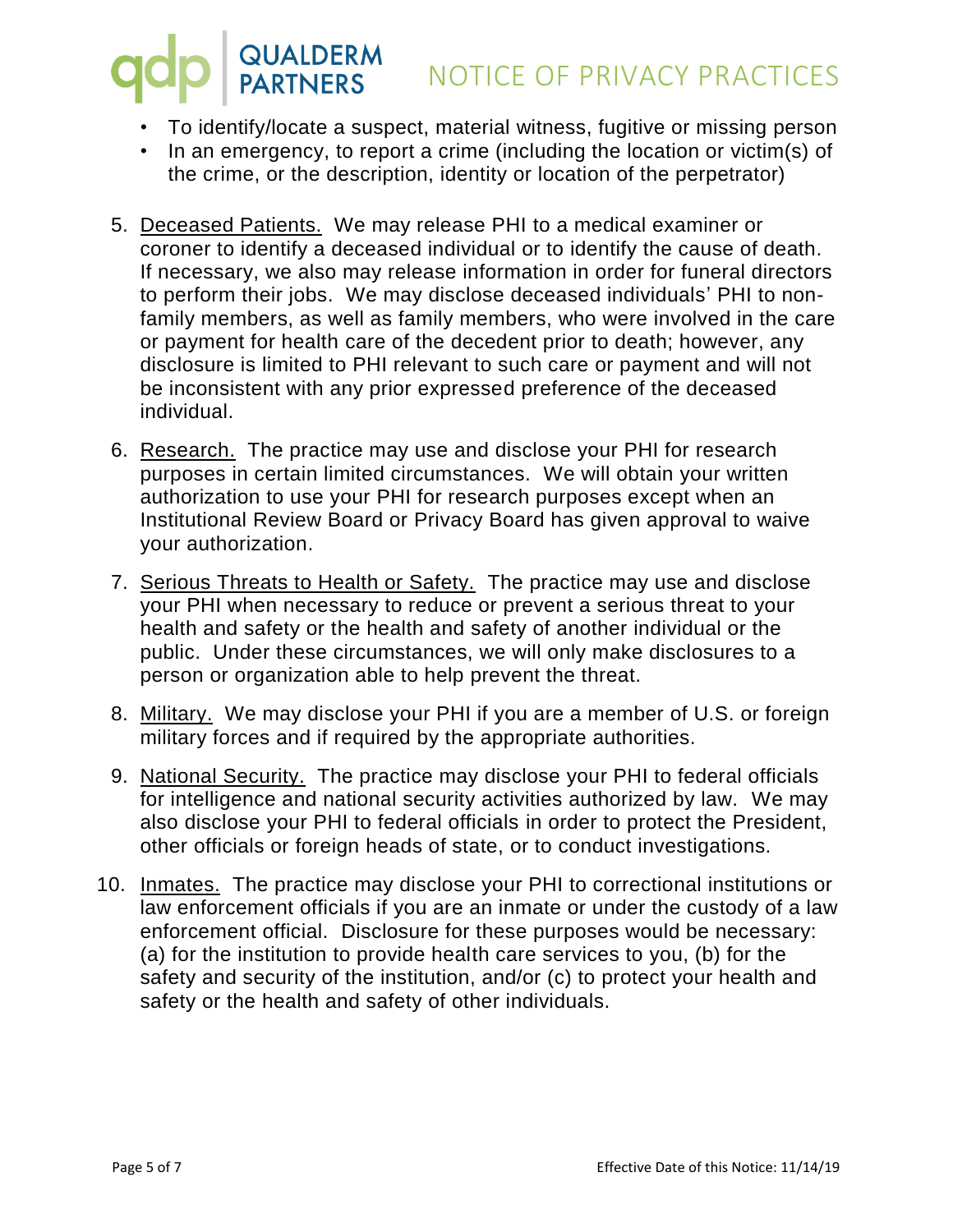### NOTICE OF PRIVACY PRACTICES

### E. YOUR RIGHTS REGARDING YOUR PHI

QUALDERM<br>PARTNERS

You have the following rights regarding the PHI that we maintain about you:

- 1. Confidential Communications. You have the right to request that we communicate with you about your health and related issues in a particular manner or at a certain location. For example, you may ask that we contact you at home, rather than work. To request a type of confidential communication please contact the Privacy Officer at (615) 250-6727. You will need to specify the requested method of contact, or the location where you wish to be contacted. You do not need to give a reason for your request. We may ask you to put your request in writing. We will accommodate reasonable requests.
- 2. Requesting Restrictions. You have the right to request a restriction in our use or disclosure of your PHI for treatment, payment or health care operations. Additionally, you have the right to request that we restrict our disclosure of your PHI to only certain individuals involved in your care or the payment for your care, such as family members and friends. We are not required to agree to your request; except in the event that you request we restrict information from your health plan for a service or product that was paid for out-of-pocket. In other circumstances, if we do agree, we are bound by our agreement except when otherwise required by law, in emergencies, or when the information is necessary to treat you. Please contact the Privacy Officer at (615) 250-6727 for assistance in completing your request.
- 3. Inspection and Copies. You have the right to inspect and obtain a copy of the PHI that may be used to make decisions about you, including patient medical records and billing records. Please submit your request at the location where you received services.
- 4. Amendment. You may ask us to amend your health information if you believe it is incorrect or incomplete, and you may request an amendment for as long as the information is kept by or for our practice. To request an amendment, please contact the Privacy Officer at (615) 250-6727. You must provide us with a reason that supports your request for amendment. We may deny your request if you ask us to amend information that is in our opinion: (a) accurate and complete; (b) not part of the PHI kept by or for the practice; (c) not part of the PHI which you would be permitted to inspect and copy; or (d) not created by our practice, unless the individual or entity that created the information is not available to amend the information.